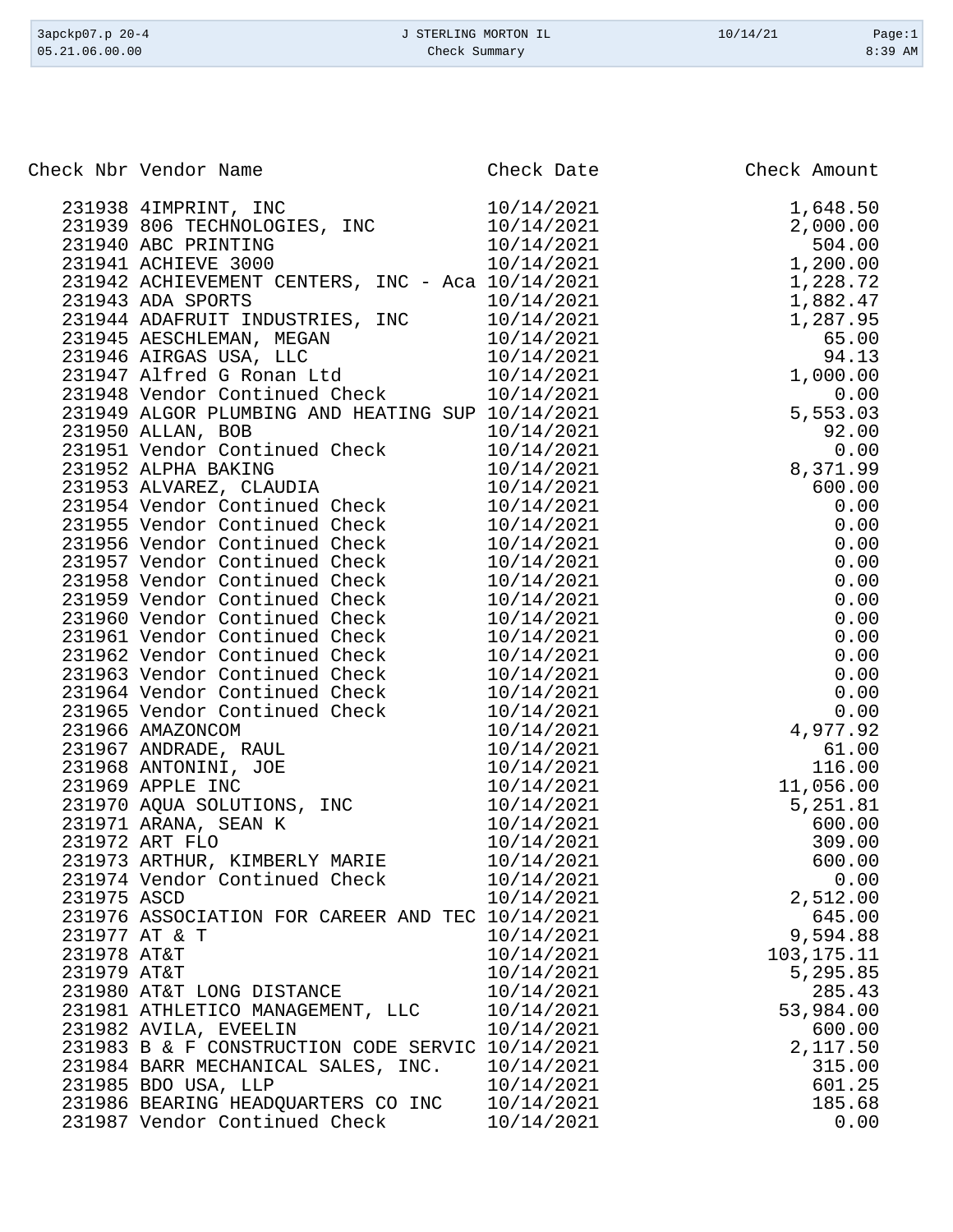| 3apckp07.p 20-4<br>05.21.06.00.00                                    | J STERLING MORTON IL<br>Check Summary | 10/14/21<br>Page:2<br>8:39 AM                                                                                                                                                                                                                                                                                                                                                         |
|----------------------------------------------------------------------|---------------------------------------|---------------------------------------------------------------------------------------------------------------------------------------------------------------------------------------------------------------------------------------------------------------------------------------------------------------------------------------------------------------------------------------|
|                                                                      |                                       |                                                                                                                                                                                                                                                                                                                                                                                       |
| Check Nbr Vendor Name                                                | Check Date                            | Check Amount                                                                                                                                                                                                                                                                                                                                                                          |
| 231988 Vendor Continued Check                                        | 10/14/2021                            | 0.00                                                                                                                                                                                                                                                                                                                                                                                  |
| 231989 BECKER, MELODY                                                | 10/14/2021                            | 692.35                                                                                                                                                                                                                                                                                                                                                                                |
| 231990 BENNETT, ROLF                                                 | 10/14/2021                            | 55.00                                                                                                                                                                                                                                                                                                                                                                                 |
| 231991 BEST BUY BUSINESS ADVANTAGE AC 10/14/2021                     |                                       | 699.99                                                                                                                                                                                                                                                                                                                                                                                |
| 231992 BEST, CAROL                                                   | 10/14/2021                            | 140.00                                                                                                                                                                                                                                                                                                                                                                                |
| 231993 BETANCOURT, MARIA                                             | 10/14/2021                            | 180.00                                                                                                                                                                                                                                                                                                                                                                                |
| 231994 BIALKO, MARK                                                  | 10/14/2021                            | 77.00                                                                                                                                                                                                                                                                                                                                                                                 |
| 231995 BLOOM, BILL                                                   | 10/14/2021                            | 63.25                                                                                                                                                                                                                                                                                                                                                                                 |
| 231996 Vendor Continued Check                                        | 10/14/2021                            | 0.00                                                                                                                                                                                                                                                                                                                                                                                  |
| 231997 BLUEWIRE COMMUNICATIONS                                       | 10/14/2021                            | 28, 229.00                                                                                                                                                                                                                                                                                                                                                                            |
| 231998 BONNER, SAM                                                   | 10/14/2021                            | 22.33                                                                                                                                                                                                                                                                                                                                                                                 |
| 231999 BORJON PADILLA, MIRELLA                                       | 10/14/2021                            | 600.00                                                                                                                                                                                                                                                                                                                                                                                |
| 232000 BORNHEIM, TRACEY L                                            | 10/14/2021                            | 600.00                                                                                                                                                                                                                                                                                                                                                                                |
| 232001 BRANCH, BERNARD                                               | 10/14/2021                            | 136.00                                                                                                                                                                                                                                                                                                                                                                                |
| 232002 BRITTEN SCHOOL                                                | 10/14/2021                            | 22,498.56                                                                                                                                                                                                                                                                                                                                                                             |
| 232003 Vendor Continued Check                                        | 10/14/2021                            | 0.00                                                                                                                                                                                                                                                                                                                                                                                  |
| 232004 BSA BUILDING SERVICES OF AMERI 10/14/2021                     |                                       | 5,877.53                                                                                                                                                                                                                                                                                                                                                                              |
| 232005 BUDDY BEAR CAR WASH                                           | 10/14/2021                            | 57.00                                                                                                                                                                                                                                                                                                                                                                                 |
| 232006 Vendor Continued Check                                        | 10/14/2021                            | 0.00                                                                                                                                                                                                                                                                                                                                                                                  |
| 232007 Vendor Continued Check                                        | 10/14/2021                            | 0.00                                                                                                                                                                                                                                                                                                                                                                                  |
| 232008 Vendor Continued Check                                        | 10/14/2021                            | 0.00                                                                                                                                                                                                                                                                                                                                                                                  |
| 232009 Vendor Continued Check                                        | 10/14/2021                            | 0.00                                                                                                                                                                                                                                                                                                                                                                                  |
| 232010 Vendor Continued Check<br>232011 BUREAU OF WATER AND SEWERAGE | 10/14/2021                            | 0.00<br>19,488.94                                                                                                                                                                                                                                                                                                                                                                     |
| 232012 CALCAGNO, GUIDO                                               | 10/14/2021<br>10/14/2021              | 800.00                                                                                                                                                                                                                                                                                                                                                                                |
| 232013 CAMPOS CINTRON, NATALIE                                       | 10/14/2021                            | 250.00                                                                                                                                                                                                                                                                                                                                                                                |
| 232014 CANTE, NORMA                                                  | 10/14/2021                            | 180.00                                                                                                                                                                                                                                                                                                                                                                                |
| 232015 CAPTIVE AIRE                                                  | 10/14/2021                            | 450.69                                                                                                                                                                                                                                                                                                                                                                                |
| 232016 Vendor Continued Check                                        | 10/14/2021                            | 0.00                                                                                                                                                                                                                                                                                                                                                                                  |
| 232017 CAROLINA BIOLOGICAL SUPPLY                                    | 10/14/2021                            | 343.08                                                                                                                                                                                                                                                                                                                                                                                |
| 232018 CASEY, MICHAEL                                                | 10/14/2021                            | 600.00                                                                                                                                                                                                                                                                                                                                                                                |
| 232019 CASTILLO, MARIA                                               | 10/14/2021                            | 15.08                                                                                                                                                                                                                                                                                                                                                                                 |
| $0.20000$ $0.777777$                                                 | $1011110001$                          | $\begin{array}{c} \n\text{1.00} \\ \text{2.01} \\ \text{3.02} \\ \text{4.03} \\ \text{5.03} \\ \text{6.03} \\ \text{7.03} \\ \text{8.03} \\ \text{9.03} \\ \text{1.03} \\ \text{1.03} \\ \text{1.03} \\ \text{1.03} \\ \text{1.03} \\ \text{1.03} \\ \text{1.03} \\ \text{1.03} \\ \text{1.03} \\ \text{1.03} \\ \text{1.03} \\ \text{1.03} \\ \text{1.03} \\ \text{1.03} \\ \text{1$ |

|  | 232017 CAROLINA BIOLOGICAL SUPPLY 10/14/2021                          |                     | 343.08    |
|--|-----------------------------------------------------------------------|---------------------|-----------|
|  | 232018 CASEY, MICHAEL 10/14/2021<br>232019 CASTILLO, MARIA 10/14/2021 | $600.00$<br>$15.08$ |           |
|  |                                                                       |                     |           |
|  | 232020 CAUSHI, GABRION 10/14/2021 120.00                              |                     |           |
|  | 232021 CAVANAUGH, KRISTINA JO 10/14/2021                              |                     | 1,293.04  |
|  | 232022 CDW GOVERNMENT INC                                             | 10/14/2021          | 109.00    |
|  | 232023 CDW GOVERNMENT                                                 | 10/14/2021          | 25,391.50 |
|  | 232024 CHEF WORKS INC 10/14/2021                                      |                     | 591.71    |
|  | 232025 CHICAGO FILTER SUPPLY, INC 10/14/2021                          |                     | 2,515.64  |
|  | 232026 CHICAGO CHINESE CULTURAL INSTI 10/14/2021                      |                     | 160.00    |
|  | 232027 CHICAGO GLASS AND MIRROR 10/14/2021                            |                     | 765.00    |
|  | 232028 CHILDREN'S CENTER OF CICERO-BE 10/14/2021                      |                     | 34,715.02 |
|  | 232029 CINTAS CORPORATION NO.2 10/14/2021 582.45                      |                     |           |
|  | 232030 CITY OF BERWYN-WATER 10/14/2021                                |                     | 8,415.24  |
|  | 10/14/2021<br>232031 CLEARDATA                                        |                     | 8,700.00  |
|  | 232032 Clearview Plumbing & Sewer, In 10/14/2021                      |                     | 795.50    |
|  | 10/14/2021<br>232033 CLEMENT, EARL                                    |                     | 104.00    |
|  | 232034 COLLEGE BOARD MIDWESTERN REGIO 10/14/2021                      |                     | 800.00    |
|  | 232035 COLLINS, JOSEPH 10/14/2021                                     |                     | 834.80    |
|  | 232036 COM ED                                                         | 10/14/2021          | 2,126.44  |
|  | 232037 COMCAST                                                        | 10/14/2021          | 192.27    |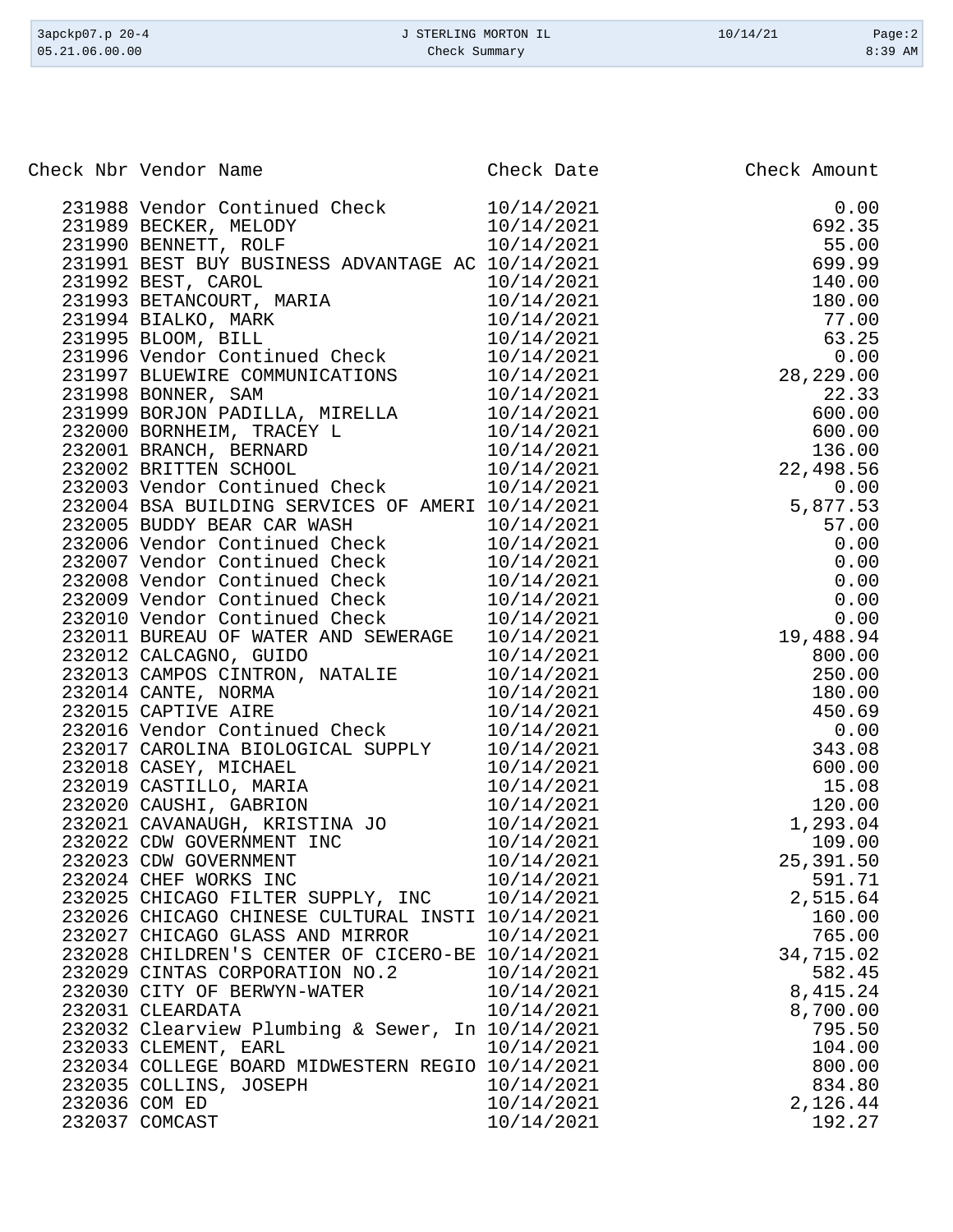| 3apckp07.p 20-4 | J STERLING MORTON IL | 10/14/21 | Page:3    |
|-----------------|----------------------|----------|-----------|
| 05.21.06.00.00  | Check Summary        |          | $8:39$ AM |
|                 |                      |          |           |

| Check Nbr Vendor Name                                                                                                                                                                                                                      |                          | Check Date Check Amount                                                                                                                                                                                                                                                           |
|--------------------------------------------------------------------------------------------------------------------------------------------------------------------------------------------------------------------------------------------|--------------------------|-----------------------------------------------------------------------------------------------------------------------------------------------------------------------------------------------------------------------------------------------------------------------------------|
| 232038 CONNELLY, JAMES<br>232039 CONSIDINE, MICHAELINA                                                                                                                                                                                     | 10/14/2021<br>10/14/2021 | Check Amount<br>75.00<br>10.00<br>1550.56<br>14,965.92<br>10,058.92<br>180.00<br>180.00<br>180.00<br>180.00<br>180.00<br>80.00<br>945.21<br>164.00<br>164.00<br>199.00<br>59.00<br>600.00<br>17,195.00<br>0.00<br>1994.00<br>59.00<br>17,195.00<br>0.00<br>59.00<br>17,195.00<br> |
| 232040 CONSOLIDATED FLOORING OF CHICA 10/14/2021                                                                                                                                                                                           |                          |                                                                                                                                                                                                                                                                                   |
| 232041 CONTRACT PAPER GROUP, INC. 10/14/2021                                                                                                                                                                                               |                          |                                                                                                                                                                                                                                                                                   |
| 232042 COOPERATIVE ASSOCIATION FOR 10/14/2021                                                                                                                                                                                              |                          |                                                                                                                                                                                                                                                                                   |
|                                                                                                                                                                                                                                            |                          |                                                                                                                                                                                                                                                                                   |
|                                                                                                                                                                                                                                            |                          |                                                                                                                                                                                                                                                                                   |
| 232042 COOPERATIVE ASSOCIATION FOR 10/14/2021<br>232043 CORD, FRANCESLYN 10/14/2021<br>232044 CORDOVA, FRANCESLYN 10/14/2021<br>232045 CORDOVA, MARGARITA 10/14/2021<br>232046 COTG 10/14/2021<br>232047 COZZINI BROS. 10/14/2021<br>23204 |                          |                                                                                                                                                                                                                                                                                   |
|                                                                                                                                                                                                                                            |                          |                                                                                                                                                                                                                                                                                   |
|                                                                                                                                                                                                                                            |                          |                                                                                                                                                                                                                                                                                   |
|                                                                                                                                                                                                                                            |                          |                                                                                                                                                                                                                                                                                   |
|                                                                                                                                                                                                                                            |                          |                                                                                                                                                                                                                                                                                   |
|                                                                                                                                                                                                                                            |                          |                                                                                                                                                                                                                                                                                   |
|                                                                                                                                                                                                                                            |                          |                                                                                                                                                                                                                                                                                   |
| 232052 DECORATED VENTURES LLC                                                                                                                                                                                                              | 10/14/2021               |                                                                                                                                                                                                                                                                                   |
|                                                                                                                                                                                                                                            | 10/14/2021               |                                                                                                                                                                                                                                                                                   |
| 232053 Vendor Continued Check<br>232054 DEECE AUTOMOTIVE<br>232055 DEKO                                                                                                                                                                    | 10/14/2021               |                                                                                                                                                                                                                                                                                   |
|                                                                                                                                                                                                                                            | 10/14/2021               |                                                                                                                                                                                                                                                                                   |
|                                                                                                                                                                                                                                            |                          |                                                                                                                                                                                                                                                                                   |
|                                                                                                                                                                                                                                            |                          |                                                                                                                                                                                                                                                                                   |
|                                                                                                                                                                                                                                            |                          |                                                                                                                                                                                                                                                                                   |
|                                                                                                                                                                                                                                            |                          |                                                                                                                                                                                                                                                                                   |
|                                                                                                                                                                                                                                            |                          |                                                                                                                                                                                                                                                                                   |
|                                                                                                                                                                                                                                            |                          |                                                                                                                                                                                                                                                                                   |
|                                                                                                                                                                                                                                            |                          |                                                                                                                                                                                                                                                                                   |
| 10/14/2021<br>232055 DEL GALDO LAW GROUP LLC 10/14/2021<br>232057 DEL REAL, LISSETTE M 10/14/2021<br>232058 DEMIROUSKI, URIM 10/14/2021<br>232059 DIAMOND GRAPHICS, INC 10/14/2021<br>232060 DICKSON, DAVID 10/14/2021<br>232061 DOCUSIGN, |                          |                                                                                                                                                                                                                                                                                   |
| 232065 DUAL LANGUAGE OF NEW MEXICO                                                                                                                                                                                                         | 10/14/2021               |                                                                                                                                                                                                                                                                                   |
| 232066 DUKE, EDEN                                                                                                                                                                                                                          | 10/14/2021               |                                                                                                                                                                                                                                                                                   |
| 232067 EASTER SEALS METROPOLITAN CHIC 10/14/2021                                                                                                                                                                                           |                          |                                                                                                                                                                                                                                                                                   |
| 232068 EDWARD DON & COMPANY 10/14/2021                                                                                                                                                                                                     |                          |                                                                                                                                                                                                                                                                                   |
| 232069 ELKAY MANUFACTURING COMPANY 10/14/2021                                                                                                                                                                                              |                          |                                                                                                                                                                                                                                                                                   |
| 232070 Vendor Continued Check<br>232071 Vendor Continued Check<br>232071 Vendor Continued Check<br>20/14/2021                                                                                                                              |                          |                                                                                                                                                                                                                                                                                   |
|                                                                                                                                                                                                                                            |                          |                                                                                                                                                                                                                                                                                   |
| 232072 Vendor Continued Check 10/14/2021                                                                                                                                                                                                   |                          |                                                                                                                                                                                                                                                                                   |
| 232073 ENGIE RESOURCES, LLC                                                                                                                                                                                                                | 10/14/2021               | 173,879.84                                                                                                                                                                                                                                                                        |
| 232074 ERIC ARMIN INC.                                                                                                                                                                                                                     | 10/14/2021               | 104.34                                                                                                                                                                                                                                                                            |
| 232075 FASTENAL CO.                                                                                                                                                                                                                        | 10/14/2021               | 9,924.18                                                                                                                                                                                                                                                                          |
| 232076 FED EX                                                                                                                                                                                                                              | 10/14/2021               | 4.06                                                                                                                                                                                                                                                                              |
| 232077 FERANCHAK, BRETT                                                                                                                                                                                                                    | 10/14/2021               | 185.00                                                                                                                                                                                                                                                                            |
| 232078 FGM ARCHITECTS                                                                                                                                                                                                                      | 10/14/2021               | 25,555.00                                                                                                                                                                                                                                                                         |
| 232079 FIRST BOOK                                                                                                                                                                                                                          | 10/14/2021               | 584.00                                                                                                                                                                                                                                                                            |
| 232080 FITNESS FACTORY OUTLET - FORES 10/14/2021                                                                                                                                                                                           |                          | 30,730.00                                                                                                                                                                                                                                                                         |
| 232081 FONSECA, BENJAMIN                                                                                                                                                                                                                   | 10/14/2021               | 59.00                                                                                                                                                                                                                                                                             |
| 232082 GAFFNEY, KEVIN<br>232083 GAMBOA, JOSE                                                                                                                                                                                               | 10/14/2021<br>10/14/2021 | 65.00<br>112.00                                                                                                                                                                                                                                                                   |
| 232084 GARCIA, ARACELI                                                                                                                                                                                                                     | 10/14/2021               | 180.00                                                                                                                                                                                                                                                                            |
| 232085 GARCIA, LUIS                                                                                                                                                                                                                        | 10/14/2021               | 180.00                                                                                                                                                                                                                                                                            |
| 232086 GARCIA, RICARDO                                                                                                                                                                                                                     | 10/14/2021               | 40.00                                                                                                                                                                                                                                                                             |
| 232087 GAVRILA, NICK                                                                                                                                                                                                                       | 10/14/2021               | 120.00                                                                                                                                                                                                                                                                            |
|                                                                                                                                                                                                                                            |                          |                                                                                                                                                                                                                                                                                   |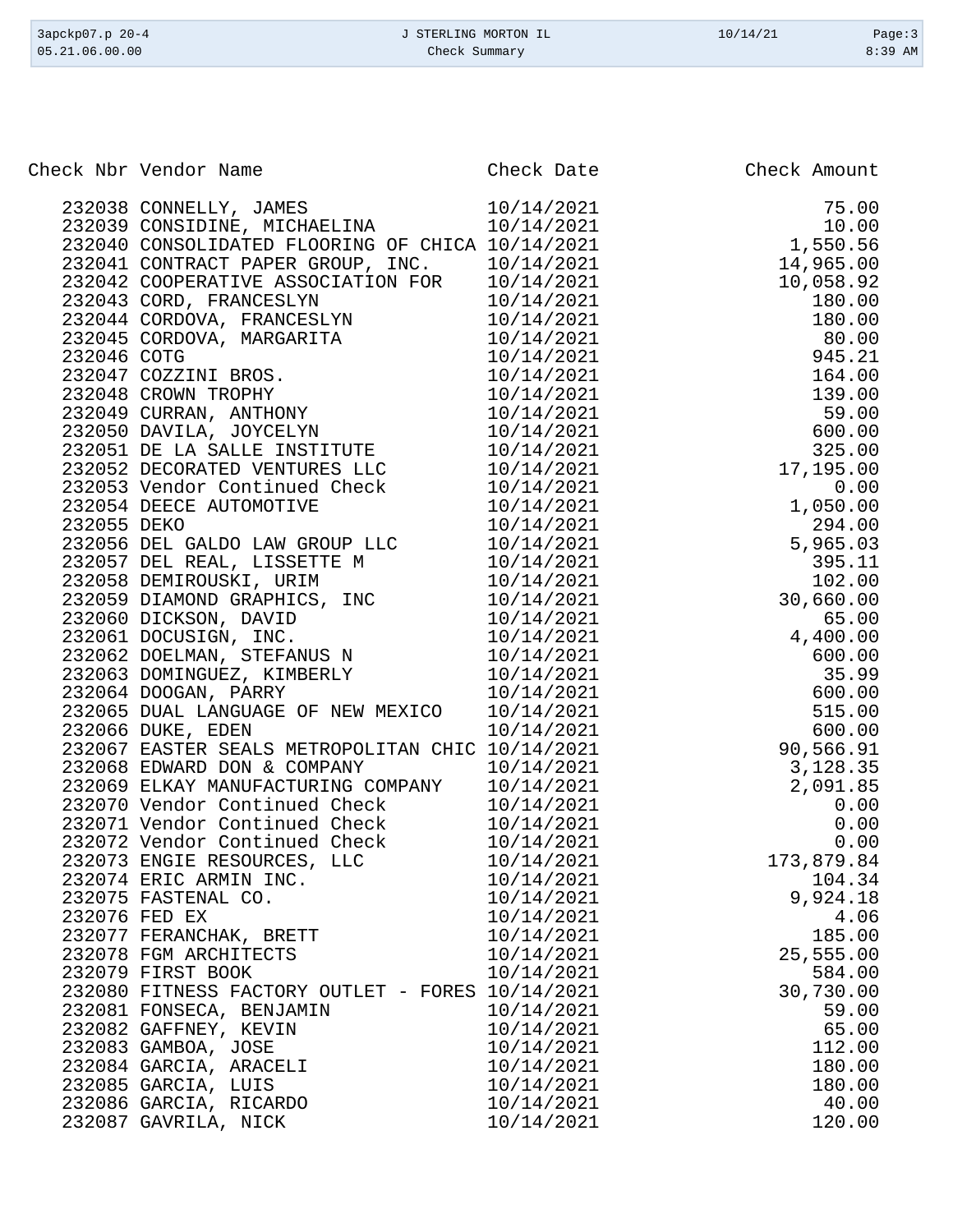|              | Check Nbr Vendor Name                                                                                      | Check Date | Check Amount                                                                                                                                                                                        |
|--------------|------------------------------------------------------------------------------------------------------------|------------|-----------------------------------------------------------------------------------------------------------------------------------------------------------------------------------------------------|
|              |                                                                                                            |            |                                                                                                                                                                                                     |
|              | 232088 GEM ELECTRIC SUPPLY, INC                                                                            | 10/14/2021 | $\begin{array}{r} 163.38\\ 4,700.00\\ 57,325.87\\ 515.00\\ 99.98\\ 50.00\\ 180.00\\ 65.00\\ 0.00\\ 0.00\\ 0.00\\ 0.00\\ 0.00\\ 0.00\\ 0.00\\ 0.00\\ 0.00\\ 0.00\\ 0.00\\ 0.00\\ 0.00\\ \end{array}$ |
|              | 232089 GENERAL PRINTING & DESIGN, INC 10/14/2021                                                           |            |                                                                                                                                                                                                     |
|              | 232090 GIANT STEPS ILLINOIS INC 10/14/2021                                                                 |            |                                                                                                                                                                                                     |
|              | 232091 GLENBARD WEST HIGH SCHOOL 10/14/2021                                                                |            |                                                                                                                                                                                                     |
|              |                                                                                                            |            |                                                                                                                                                                                                     |
|              |                                                                                                            |            |                                                                                                                                                                                                     |
|              | 232092 GOMEZ, JULIA 10/14/2021<br>232093 GONZALEZ, JUAN 10/14/2021<br>232094 GONZALEZ, OLIVIA 10/14/2021   |            |                                                                                                                                                                                                     |
|              | 232095 GONZALEZ, RICARDO 10/14/2021                                                                        |            |                                                                                                                                                                                                     |
|              | 232096 Vendor Continued Check 10/14/2021                                                                   |            |                                                                                                                                                                                                     |
|              | 232097 Vendor Continued Check 10/14/2021                                                                   |            |                                                                                                                                                                                                     |
|              | 232098 Vendor Continued Check 10/14/2021                                                                   |            |                                                                                                                                                                                                     |
|              | 232099 Vendor Continued Check 10/14/2021                                                                   |            |                                                                                                                                                                                                     |
|              | 232100 GORDON FOOD SERVICE, INC. 10/14/2021                                                                |            |                                                                                                                                                                                                     |
|              | 232101 Vendor Continued Check                                                                              | 10/14/2021 |                                                                                                                                                                                                     |
|              | 232102 GRAINGER                                                                                            | 10/14/2021 |                                                                                                                                                                                                     |
|              |                                                                                                            |            |                                                                                                                                                                                                     |
|              | 232103 Vendor Continued Check<br>232104 GRECO AND SONS INC 10/14/2021<br>232105 GRELA, KAROLINA 10/14/2021 |            | $1,889.31$<br>$1,889.31$<br>$25,328.08$                                                                                                                                                             |
|              |                                                                                                            |            | $\begin{array}{r} 65.00 \\ 3,526.82 \\ 77.00 \\ 32.35 \\ 18,945.96 \end{array}$                                                                                                                     |
|              | 232106 GROSH SCENIC RENTALS 10/14/2021                                                                     |            |                                                                                                                                                                                                     |
|              | 232107 GRUND, BRIAN                                                                                        | 10/14/2021 |                                                                                                                                                                                                     |
|              | 232108 GUDINO, BRENDA 10/14/2021                                                                           |            |                                                                                                                                                                                                     |
|              | 232109 GUIDING LIGHT AUTISM ACADEMY 10/14/2021                                                             |            |                                                                                                                                                                                                     |
|              | $10/14/2021$<br>$10/14/2021$<br>232110 GUNTY, JOSEPH                                                       |            | 868.39                                                                                                                                                                                              |
|              | 232111 HARRISON, JOHN                                                                                      |            | 52.00                                                                                                                                                                                               |
|              | 232112 Vendor Continued Check 10/14/2021                                                                   |            | 0.00                                                                                                                                                                                                |
|              | 232113 Vendor Continued Check 10/14/2021                                                                   |            | 0.00                                                                                                                                                                                                |
|              | 232114 Vendor Continued Check 10/14/2021<br>232115 HAYES MECHANICAL 10/14/2021                             |            | 0.00                                                                                                                                                                                                |
|              |                                                                                                            |            | 136, 204. 15                                                                                                                                                                                        |
|              | 232116 HEAT TRANSFER LABORATORIES, IN 10/14/2021                                                           |            | 2,391.40                                                                                                                                                                                            |
|              | 232117 HELPING HAND CENTER                                                                                 | 10/14/2021 | 4,555.46                                                                                                                                                                                            |
|              | 232118 HENRY SCHEIN, INC.                                                                                  | 10/14/2021 | 576.99                                                                                                                                                                                              |
|              | 232119 HERFF JONES                                                                                         | 10/14/2021 | 28,148.00                                                                                                                                                                                           |
|              | 232120 HERNANDEZ, NESTOR                                                                                   | 10/14/2021 | 600.00                                                                                                                                                                                              |
|              | 232121 HIGGS, LARRY                                                                                        | 10/14/2021 | 65.00                                                                                                                                                                                               |
|              | 232122 HIOTIS, GEORGIA P                                                                                   | 10/14/2021 | 64.20                                                                                                                                                                                               |
|              | 232123 Vendor Continued Check                                                                              | 10/14/2021 | 0.00                                                                                                                                                                                                |
|              | 232124 Vendor Continued Check                                                                              | 10/14/2021 | 0.00                                                                                                                                                                                                |
|              | 232125 Vendor Continued Check                                                                              | 10/14/2021 | 0.00                                                                                                                                                                                                |
|              | 232126 Vendor Continued Check                                                                              | 10/14/2021 | 0.00                                                                                                                                                                                                |
|              | 232127 Vendor Continued Check                                                                              | 10/14/2021 | 0.00                                                                                                                                                                                                |
|              | 232128 Vendor Continued Check                                                                              | 10/14/2021 | 0.00                                                                                                                                                                                                |
|              | 232129 HOME DEPOT Dept. 32-2501460665 10/14/2021                                                           |            | 9,247.64                                                                                                                                                                                            |
|              | 232130 HORVATH, MATTHEW                                                                                    | 10/14/2021 | 459.00                                                                                                                                                                                              |
|              | 232131 HOUGHTON MIFFLIN HARCOURT PUBL 10/14/2021                                                           |            | 17,474.74                                                                                                                                                                                           |
|              | 232132 HOUSEWORTH, SAMUEL                                                                                  | 10/14/2021 | 102.00                                                                                                                                                                                              |
|              | 232133 HUBER, DON                                                                                          | 10/14/2021 | 126.00                                                                                                                                                                                              |
|              | 232134 HUERTA, JANIN P                                                                                     | 10/14/2021 | 600.00                                                                                                                                                                                              |
| 232135 IALAS |                                                                                                            | 10/14/2021 | 715.00                                                                                                                                                                                              |
| 232136 IASA  |                                                                                                            | 10/14/2021 | 369.00                                                                                                                                                                                              |
|              | 232137 ICTM MATHEMATICS CONTEST                                                                            | 10/14/2021 | 200.00                                                                                                                                                                                              |

3apckp07.p 20-4 <br>
3apckp07.p 20-4 <br>
3apckp07.p 20-4 <br>
3apckp07.p 20-4 <br>
2apckp07.p 20-4 <br>
2apckp07.p 20-4 <br>
2apckp07.p 20-4 <br>
2apckp07.p 20-4 <br>
2apckp07.p 20-4 <br>
2apckp07.p 20-4 <br>
2apckp07.p 20-4 <br>
2apckp07.p 20-4 <br>
2apckp Check Summary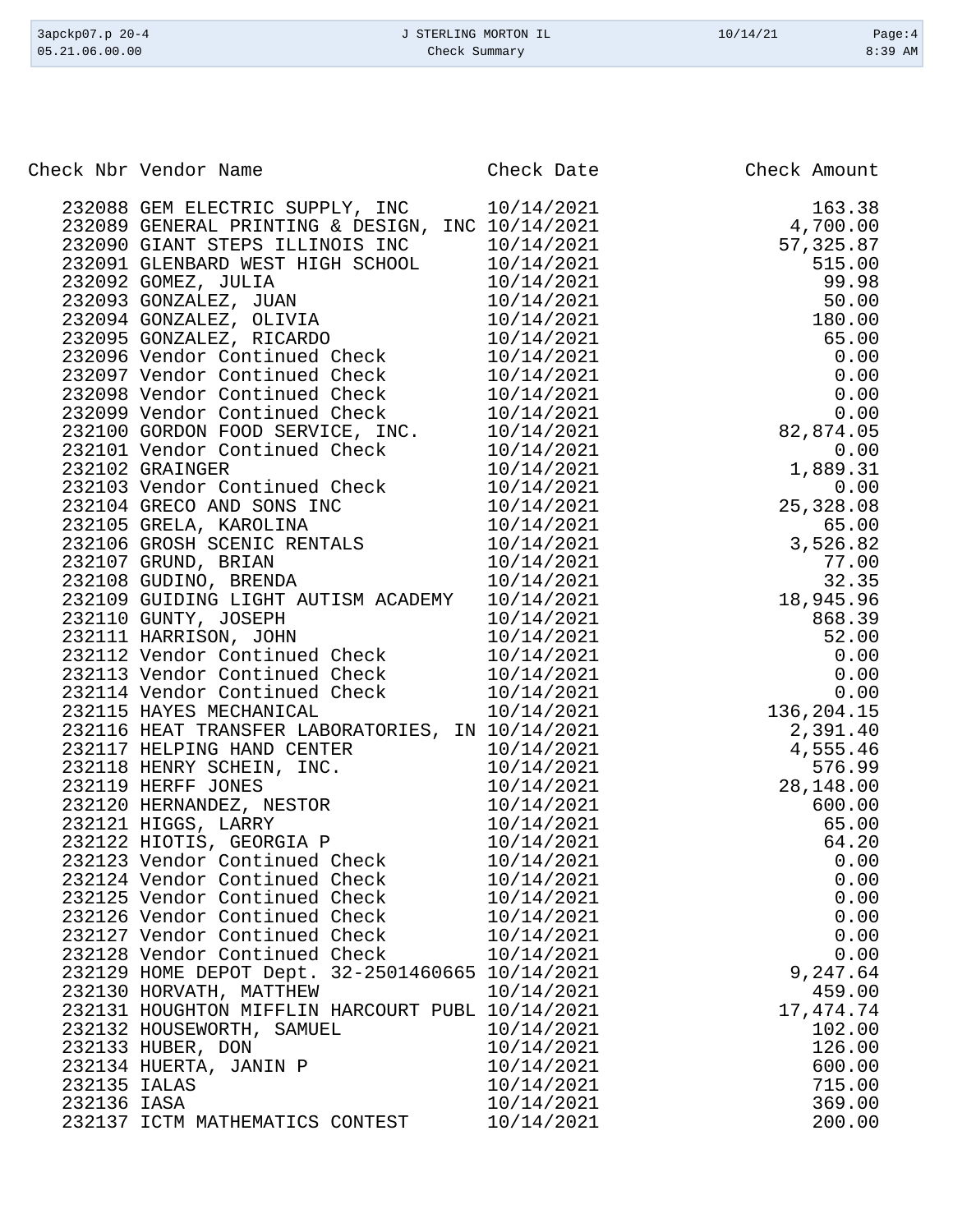| Check Nbr Vendor Name                                                                                                                                                                                                                      | Check Date                                                               | Check Amount    |
|--------------------------------------------------------------------------------------------------------------------------------------------------------------------------------------------------------------------------------------------|--------------------------------------------------------------------------|-----------------|
| 232138 ICTM-IL.COUNCIL OF TEACHERS OF 10/14/2021                                                                                                                                                                                           |                                                                          | 60.00           |
| 232139 IL ASCD                                                                                                                                                                                                                             | 10/14/2021                                                               | 49.00           |
|                                                                                                                                                                                                                                            |                                                                          | 3,975.65        |
|                                                                                                                                                                                                                                            |                                                                          |                 |
|                                                                                                                                                                                                                                            |                                                                          |                 |
| 232140 ILLINOIS DEPARTMENT OF REVENUE 10/14/2021 3,975.65<br>232141 ILLINOIS PRINCIPALS ASSOC 10/14/2021 2,295.00<br>232142 ILLINOIS DEPART. OF PUBLIC HEA 10/14/2021 2,295.00<br>232143 ILLINOIS MATHEMATICS LEAGUE 10/14/2021 130.00<br> |                                                                          |                 |
|                                                                                                                                                                                                                                            |                                                                          |                 |
|                                                                                                                                                                                                                                            |                                                                          |                 |
| 232146 INNOVATIONS ACADEMY THERAPEUTI 10/14/2021                                                                                                                                                                                           |                                                                          | 1,938.78        |
|                                                                                                                                                                                                                                            |                                                                          | 10,965.00       |
|                                                                                                                                                                                                                                            |                                                                          | 45.70           |
|                                                                                                                                                                                                                                            |                                                                          | 486.00<br>61.00 |
|                                                                                                                                                                                                                                            |                                                                          | 603.16          |
|                                                                                                                                                                                                                                            |                                                                          | 400.00          |
|                                                                                                                                                                                                                                            |                                                                          | 1,655.47        |
|                                                                                                                                                                                                                                            |                                                                          | 600.00          |
|                                                                                                                                                                                                                                            |                                                                          | 600.00          |
|                                                                                                                                                                                                                                            |                                                                          | 600.00          |
|                                                                                                                                                                                                                                            |                                                                          | 0.00            |
|                                                                                                                                                                                                                                            |                                                                          | 4,268.25        |
|                                                                                                                                                                                                                                            |                                                                          | 600.00          |
|                                                                                                                                                                                                                                            |                                                                          | 300.00          |
|                                                                                                                                                                                                                                            |                                                                          | 120.00          |
|                                                                                                                                                                                                                                            |                                                                          | 102.00          |
|                                                                                                                                                                                                                                            |                                                                          |                 |
| 232164 KRUEGER INTERNATIONAL, INC                                                                                                                                                                                                          | $10/14/2021$<br>$10/14/2021$<br>$10/14/2021$<br>$148,158.57$<br>$600.00$ |                 |
| 232165 KULA, PETER                                                                                                                                                                                                                         | $10/14/2021$<br>$10/14/2021$<br>$10/14/2021$<br>$10/14/2021$             |                 |
| 232166 KYRIAKOULIS, CONSTANDINA                                                                                                                                                                                                            |                                                                          | 600.00          |
| 232167 L-K FIRE EXTINGUISHER SERVICE                                                                                                                                                                                                       |                                                                          | 368.90          |
| 232168 LABYRINTH LEARNING                                                                                                                                                                                                                  | 10/14/2021                                                               | 3,465.00        |
| 232169 LAFORCE, INC.                                                                                                                                                                                                                       | 10/14/2021                                                               | 4,075.00        |
| 232170 LAHEY, ROBERT                                                                                                                                                                                                                       | 10/14/2021                                                               | 61.00           |
| 232171 Vendor Continued Check                                                                                                                                                                                                              | 10/14/2021                                                               | 0.00            |
| 232172 Vendor Continued Check                                                                                                                                                                                                              | 10/14/2021                                                               | 0.00            |
| 232173 Vendor Continued Check                                                                                                                                                                                                              | 10/14/2021                                                               | 0.00            |
| 232174 Vendor Continued Check                                                                                                                                                                                                              | 10/14/2021                                                               | 0.00            |
| 232175 Vendor Continued Check                                                                                                                                                                                                              | 10/14/2021                                                               | 0.00            |
| 232176 Vendor Continued Check                                                                                                                                                                                                              | 10/14/2021                                                               | 0.00            |
| 232177 Vendor Continued Check                                                                                                                                                                                                              | 10/14/2021                                                               | 0.00            |
| 232178 Vendor Continued Check                                                                                                                                                                                                              | 10/14/2021                                                               | 0.00            |
| 232179 LAKEVIEW BUS LINES, INC                                                                                                                                                                                                             | 10/14/2021                                                               | 294,609.29      |
| 232180 LAUER, CHRIS<br>232181 LITBERG, LISA S                                                                                                                                                                                              | 10/14/2021<br>10/14/2021                                                 | 55.00<br>600.00 |
| 232182 LOCKPORT TWP HS DIST 205                                                                                                                                                                                                            | 10/14/2021                                                               | 275.00          |
| 232183 LOCONTE, LYNN                                                                                                                                                                                                                       | 10/14/2021                                                               | 143.84          |
| 232184 LOPEZ, BRENDA                                                                                                                                                                                                                       | 10/14/2021                                                               | 600.00          |
| 232185 LORRAINE, SARAH                                                                                                                                                                                                                     | 10/14/2021                                                               | 1,200.00        |
| 232186 LSC COMMUNICATIONS BOOK-DOVER                                                                                                                                                                                                       | 10/14/2021                                                               | 2,770.86        |
| 232187 LUCIO, MARIA                                                                                                                                                                                                                        | 10/14/2021                                                               | 80.00           |
|                                                                                                                                                                                                                                            |                                                                          |                 |

3apckp07.p 20-4 J STERLING MORTON IL 10/14/21 Page:5 Check Summary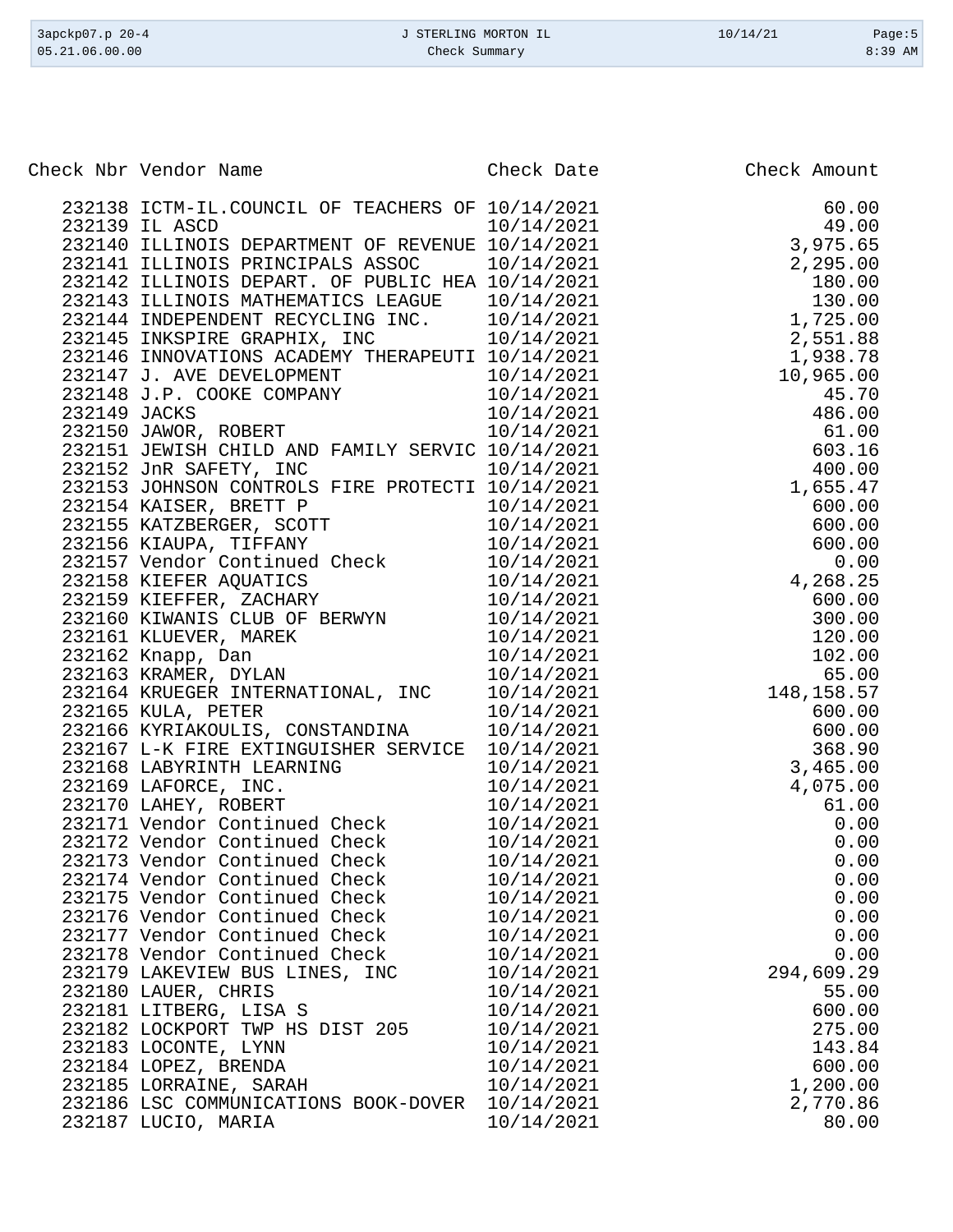| 3apckp07.p 20-4 | J STERLING MORTON IL | 10/14/21 | Page:6    |
|-----------------|----------------------|----------|-----------|
| 05.21.06.00.00  | Check Summary        |          | $8:39$ AM |

| 232188 LUMINO, JAMES<br>232189 LUNZ, RAYMOND<br>232190 LUO, ANDY<br>232191 MACDOUGAL, GEORGIA<br>232192 MADHATTER MAGIC INT<br>232192 MADHATTER MAGIC INT<br>232193 MADRIGAL, DIANA<br>232193 MADRIGAL, DIANA<br>232193 MADRIGAL, DIANA<br>10/14/2021<br>6,110.10<br>232224 MSC INDUSTRIAL SUPPLY COMPANY<br>232225 Vendor Continued Check<br>10/14/2021<br>0.00<br>10/14/2021<br>13,967.32<br>232226 MULLER-PINEHURST DAIRY INC<br>10/14/2021<br>102.00<br>232227 NAGLE, JOE<br>232228 NASCO<br>10/14/2021<br>4,146.48<br>232229 NCCR METALS INC.<br>10/14/2021<br>5,148.72<br>21,620.00<br>232230 NCS PEARSON, INC - CERTIPORT<br>10/14/2021<br>9,096.00<br>232231 NEIL ESTRICK GALLERY, LLC<br>10/14/2021<br>232232 Vendor Continued Check<br>10/14/2021<br>0.00<br>232233 NEXT DAY PLUS<br>10/14/2021<br>7,534.81<br>232234 Vendor Continued Check<br>10/14/2021<br>0.00<br>232235 Vendor Continued Check<br>10/14/2021<br>0.00<br>232236 NICOR GAS<br>10/14/2021<br>3,891.92<br>29, 275.00<br>232237 NOREDINK CORP<br>10/14/2021 | Check Nbr Vendor Name | Check Date | Check Amount |
|---------------------------------------------------------------------------------------------------------------------------------------------------------------------------------------------------------------------------------------------------------------------------------------------------------------------------------------------------------------------------------------------------------------------------------------------------------------------------------------------------------------------------------------------------------------------------------------------------------------------------------------------------------------------------------------------------------------------------------------------------------------------------------------------------------------------------------------------------------------------------------------------------------------------------------------------------------------------------------------------------------------------------------------|-----------------------|------------|--------------|
|                                                                                                                                                                                                                                                                                                                                                                                                                                                                                                                                                                                                                                                                                                                                                                                                                                                                                                                                                                                                                                       |                       |            |              |
|                                                                                                                                                                                                                                                                                                                                                                                                                                                                                                                                                                                                                                                                                                                                                                                                                                                                                                                                                                                                                                       |                       |            |              |
|                                                                                                                                                                                                                                                                                                                                                                                                                                                                                                                                                                                                                                                                                                                                                                                                                                                                                                                                                                                                                                       |                       |            |              |
|                                                                                                                                                                                                                                                                                                                                                                                                                                                                                                                                                                                                                                                                                                                                                                                                                                                                                                                                                                                                                                       |                       |            |              |
|                                                                                                                                                                                                                                                                                                                                                                                                                                                                                                                                                                                                                                                                                                                                                                                                                                                                                                                                                                                                                                       |                       |            |              |
|                                                                                                                                                                                                                                                                                                                                                                                                                                                                                                                                                                                                                                                                                                                                                                                                                                                                                                                                                                                                                                       |                       |            |              |
|                                                                                                                                                                                                                                                                                                                                                                                                                                                                                                                                                                                                                                                                                                                                                                                                                                                                                                                                                                                                                                       |                       |            |              |
|                                                                                                                                                                                                                                                                                                                                                                                                                                                                                                                                                                                                                                                                                                                                                                                                                                                                                                                                                                                                                                       |                       |            |              |
|                                                                                                                                                                                                                                                                                                                                                                                                                                                                                                                                                                                                                                                                                                                                                                                                                                                                                                                                                                                                                                       |                       |            |              |
|                                                                                                                                                                                                                                                                                                                                                                                                                                                                                                                                                                                                                                                                                                                                                                                                                                                                                                                                                                                                                                       |                       |            |              |
|                                                                                                                                                                                                                                                                                                                                                                                                                                                                                                                                                                                                                                                                                                                                                                                                                                                                                                                                                                                                                                       |                       |            |              |
|                                                                                                                                                                                                                                                                                                                                                                                                                                                                                                                                                                                                                                                                                                                                                                                                                                                                                                                                                                                                                                       |                       |            |              |
|                                                                                                                                                                                                                                                                                                                                                                                                                                                                                                                                                                                                                                                                                                                                                                                                                                                                                                                                                                                                                                       |                       |            |              |
|                                                                                                                                                                                                                                                                                                                                                                                                                                                                                                                                                                                                                                                                                                                                                                                                                                                                                                                                                                                                                                       |                       |            |              |
|                                                                                                                                                                                                                                                                                                                                                                                                                                                                                                                                                                                                                                                                                                                                                                                                                                                                                                                                                                                                                                       |                       |            |              |
|                                                                                                                                                                                                                                                                                                                                                                                                                                                                                                                                                                                                                                                                                                                                                                                                                                                                                                                                                                                                                                       |                       |            |              |
|                                                                                                                                                                                                                                                                                                                                                                                                                                                                                                                                                                                                                                                                                                                                                                                                                                                                                                                                                                                                                                       |                       |            |              |
|                                                                                                                                                                                                                                                                                                                                                                                                                                                                                                                                                                                                                                                                                                                                                                                                                                                                                                                                                                                                                                       |                       |            |              |
|                                                                                                                                                                                                                                                                                                                                                                                                                                                                                                                                                                                                                                                                                                                                                                                                                                                                                                                                                                                                                                       |                       |            |              |
|                                                                                                                                                                                                                                                                                                                                                                                                                                                                                                                                                                                                                                                                                                                                                                                                                                                                                                                                                                                                                                       |                       |            |              |
|                                                                                                                                                                                                                                                                                                                                                                                                                                                                                                                                                                                                                                                                                                                                                                                                                                                                                                                                                                                                                                       |                       |            |              |
|                                                                                                                                                                                                                                                                                                                                                                                                                                                                                                                                                                                                                                                                                                                                                                                                                                                                                                                                                                                                                                       |                       |            |              |
|                                                                                                                                                                                                                                                                                                                                                                                                                                                                                                                                                                                                                                                                                                                                                                                                                                                                                                                                                                                                                                       |                       |            |              |
|                                                                                                                                                                                                                                                                                                                                                                                                                                                                                                                                                                                                                                                                                                                                                                                                                                                                                                                                                                                                                                       |                       |            |              |
|                                                                                                                                                                                                                                                                                                                                                                                                                                                                                                                                                                                                                                                                                                                                                                                                                                                                                                                                                                                                                                       |                       |            |              |
|                                                                                                                                                                                                                                                                                                                                                                                                                                                                                                                                                                                                                                                                                                                                                                                                                                                                                                                                                                                                                                       |                       |            |              |
|                                                                                                                                                                                                                                                                                                                                                                                                                                                                                                                                                                                                                                                                                                                                                                                                                                                                                                                                                                                                                                       |                       |            |              |
|                                                                                                                                                                                                                                                                                                                                                                                                                                                                                                                                                                                                                                                                                                                                                                                                                                                                                                                                                                                                                                       |                       |            |              |
|                                                                                                                                                                                                                                                                                                                                                                                                                                                                                                                                                                                                                                                                                                                                                                                                                                                                                                                                                                                                                                       |                       |            |              |
|                                                                                                                                                                                                                                                                                                                                                                                                                                                                                                                                                                                                                                                                                                                                                                                                                                                                                                                                                                                                                                       |                       |            |              |
|                                                                                                                                                                                                                                                                                                                                                                                                                                                                                                                                                                                                                                                                                                                                                                                                                                                                                                                                                                                                                                       |                       |            |              |
|                                                                                                                                                                                                                                                                                                                                                                                                                                                                                                                                                                                                                                                                                                                                                                                                                                                                                                                                                                                                                                       |                       |            |              |
|                                                                                                                                                                                                                                                                                                                                                                                                                                                                                                                                                                                                                                                                                                                                                                                                                                                                                                                                                                                                                                       |                       |            |              |
|                                                                                                                                                                                                                                                                                                                                                                                                                                                                                                                                                                                                                                                                                                                                                                                                                                                                                                                                                                                                                                       |                       |            |              |
|                                                                                                                                                                                                                                                                                                                                                                                                                                                                                                                                                                                                                                                                                                                                                                                                                                                                                                                                                                                                                                       |                       |            |              |
|                                                                                                                                                                                                                                                                                                                                                                                                                                                                                                                                                                                                                                                                                                                                                                                                                                                                                                                                                                                                                                       |                       |            |              |
|                                                                                                                                                                                                                                                                                                                                                                                                                                                                                                                                                                                                                                                                                                                                                                                                                                                                                                                                                                                                                                       |                       |            |              |
|                                                                                                                                                                                                                                                                                                                                                                                                                                                                                                                                                                                                                                                                                                                                                                                                                                                                                                                                                                                                                                       |                       |            |              |
|                                                                                                                                                                                                                                                                                                                                                                                                                                                                                                                                                                                                                                                                                                                                                                                                                                                                                                                                                                                                                                       |                       |            |              |
|                                                                                                                                                                                                                                                                                                                                                                                                                                                                                                                                                                                                                                                                                                                                                                                                                                                                                                                                                                                                                                       |                       |            |              |
|                                                                                                                                                                                                                                                                                                                                                                                                                                                                                                                                                                                                                                                                                                                                                                                                                                                                                                                                                                                                                                       |                       |            |              |
|                                                                                                                                                                                                                                                                                                                                                                                                                                                                                                                                                                                                                                                                                                                                                                                                                                                                                                                                                                                                                                       |                       |            |              |
|                                                                                                                                                                                                                                                                                                                                                                                                                                                                                                                                                                                                                                                                                                                                                                                                                                                                                                                                                                                                                                       |                       |            |              |
|                                                                                                                                                                                                                                                                                                                                                                                                                                                                                                                                                                                                                                                                                                                                                                                                                                                                                                                                                                                                                                       |                       |            |              |
|                                                                                                                                                                                                                                                                                                                                                                                                                                                                                                                                                                                                                                                                                                                                                                                                                                                                                                                                                                                                                                       |                       |            |              |
|                                                                                                                                                                                                                                                                                                                                                                                                                                                                                                                                                                                                                                                                                                                                                                                                                                                                                                                                                                                                                                       |                       |            |              |
|                                                                                                                                                                                                                                                                                                                                                                                                                                                                                                                                                                                                                                                                                                                                                                                                                                                                                                                                                                                                                                       |                       |            |              |
|                                                                                                                                                                                                                                                                                                                                                                                                                                                                                                                                                                                                                                                                                                                                                                                                                                                                                                                                                                                                                                       |                       |            |              |
|                                                                                                                                                                                                                                                                                                                                                                                                                                                                                                                                                                                                                                                                                                                                                                                                                                                                                                                                                                                                                                       |                       |            |              |
|                                                                                                                                                                                                                                                                                                                                                                                                                                                                                                                                                                                                                                                                                                                                                                                                                                                                                                                                                                                                                                       |                       |            |              |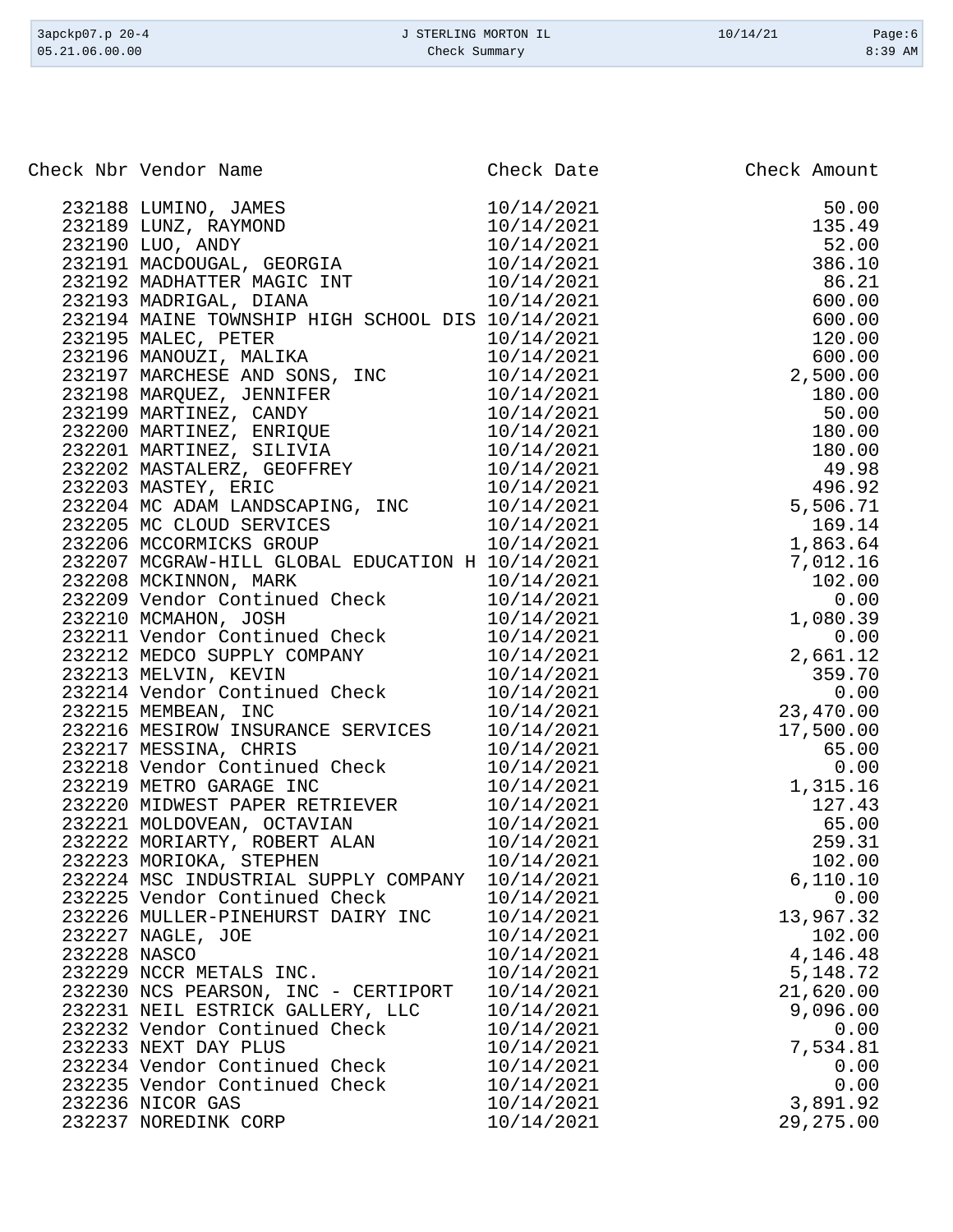| 3apckp07.p 20-4<br>05.21.06.00.00                | J STERLING MORTON IL<br>Check Summary | 10/14/21     | Page:7<br>8:39 AM |
|--------------------------------------------------|---------------------------------------|--------------|-------------------|
|                                                  |                                       |              |                   |
| Check Nbr Vendor Name                            | Check Date                            | Check Amount |                   |
| 232238 NORRIS, WANDA S.                          | 10/14/2021                            |              | 104.00            |
| 232239 NORTHSHORE POWER ELECTRIC CO              | 10/14/2021                            |              | 1,750.00          |
| 232240 O'NEILL, PATRISHA M                       | 10/14/2021                            |              | 385.00            |
| 232241 O'TOOLE, KEVIN                            | 10/14/2021                            |              | 1,429.05          |
| 232242 OCCUPATIONAL HEALTH CENTERS OF 10/14/2021 |                                       |              | 226.50            |
| 232243 Vendor Continued Check                    | 10/14/2021                            |              | 0.00              |
| 232244 Vendor Continued Check                    | 10/14/2021                            |              | 0.00              |
| 232245 Vendor Continued Check                    | 10/14/2021                            |              | 0.00              |
| 232246 Vendor Continued Check                    | 10/14/2021                            |              | 0.00              |
| 232247 Vendor Continued Check                    | 10/14/2021                            |              | 0.00              |
| 232248 Vendor Continued Check                    | 10/14/2021                            |              | 0.00              |
| 232249 Vendor Continued Check                    | 10/14/2021                            |              | 0.00              |
| 232250 Vendor Continued Check                    | 10/14/2021                            |              | 0.00              |
| 232251 Vendor Continued Check                    | 10/14/2021                            |              | 0.00              |
| 232252 Vendor Continued Check                    | 10/14/2021                            |              | 0.00              |
| 232253 Vendor Continued Check                    | 10/14/2021                            |              | 0.00              |
| 232254 Vendor Continued Check                    | 10/14/2021                            |              | 0.00              |
| 232255 Vendor Continued Check                    | 10/14/2021                            |              | 0.00              |
| 232256 Vendor Continued Check                    | 10/14/2021                            |              | 0.00              |
| 232257 Vendor Continued Check                    | 10/14/2021                            |              | n nn              |

|             | 232250 Vendor Continued Check                                                                  | 10/14/2021 | 0.00      |
|-------------|------------------------------------------------------------------------------------------------|------------|-----------|
|             | 232251 Vendor Continued Check                                                                  | 10/14/2021 | 0.00      |
|             | 232252 Vendor Continued Check                                                                  | 10/14/2021 | 0.00      |
|             | 232253 Vendor Continued Check                                                                  | 10/14/2021 | 0.00      |
|             | 232254 Vendor Continued Check                                                                  | 10/14/2021 | 0.00      |
|             | 232255 Vendor Continued Check                                                                  | 10/14/2021 | 0.00      |
|             | 232256 Vendor Continued Check                                                                  | 10/14/2021 | 0.00      |
|             | 232257 Vendor Continued Check                                                                  | 10/14/2021 | 0.00      |
|             | 232258 OFFICE DEPOT                                                                            | 10/14/2021 | 7,926.94  |
|             | 232259 OLIVER, PAMELA<br>232259 OLIVER, PAMELA                                                 | 10/14/2021 | 102.00    |
|             | 232260 OMNI-PUMP REPAIRS, INC                                                                  | 10/14/2021 | 8,560.00  |
|             | 232261 ONEDER                                                                                  | 10/14/2021 | 1,830.00  |
|             | 232262 OPEN JAR STUDIOS, LLC                                                                   | 10/14/2021 | 1,637.79  |
|             | 232263 OPHELIA AND FRIENDS, LLC                                                                | 10/14/2021 | 475.99    |
|             | 232264 OSTAPCZUK, LYNN                                                                         | 10/14/2021 | 146.03    |
|             | 232265 P & M DISTRIBUTORS, INC                                                                 | 10/14/2021 | 21,834.92 |
|             | 232266 PAISANS PIZZA                                                                           | 10/14/2021 | 46.46     |
|             | 232267 PARAMO, JACQUILINE<br>232268 PAYNE, ROBERT<br>232268 PAYNE, ROBERT<br>232269 PEPSI-COLA | 10/14/2021 | 37.93     |
|             |                                                                                                | 10/14/2021 | 92.00     |
|             |                                                                                                | 10/14/2021 | 8,369.49  |
|             | 232270 PIONEER MANUFACTURING CO                                                                | 10/14/2021 | 2,040.00  |
|             | 232271 PITNEY BOWES INC                                                                        | 10/14/2021 | 3,131.05  |
|             | 232272 PLASCENCIA, SERGIO                                                                      | 10/14/2021 | 80.00     |
|             | 232273 PRASINO ENGINEERING LLC                                                                 | 10/14/2021 | 10,000.00 |
|             | 232274 PROGRESSIVE PEDIATRICS THERAPY 10/14/2021                                               |            | 250.00    |
|             | 232275 PROJECT LEAD THE WAY, INC. 10/14/2021                                                   |            | 16,458.50 |
|             | 232276 QUEST FOOD MANAGEMENT SERVICES 10/14/2021                                               |            | 12,848.50 |
|             | 232277 QUILL CORPORATION                                                                       | 10/14/2021 | 36.52     |
|             | 232278 R & W MEDICAL, LLC                                                                      | 10/14/2021 | 22.00     |
|             | 232279 RAILS-REACHING ACROSS ILLINOIS 10/14/2021                                               |            | 1,060.00  |
|             | 232280 RANDALL INDUSTRIES                                                                      | 10/14/2021 | 150.00    |
|             | 232281 RICHARDSON, TIM                                                                         | 10/14/2021 | 120.00    |
|             | 232282 RILEY, PATRICK<br>232283 Vendor Continued Check                                         | 10/14/2021 | 450.00    |
|             |                                                                                                | 10/14/2021 | 0.00      |
|             | 232284 RIVEREDGE HOSPITAL                                                                      | 10/14/2021 | 1,300.00  |
|             | 232285 Vendor Continued Check                                                                  | 10/14/2021 | 0.00      |
|             | 232286 ROBERT R ANDREAS & SONS, INC                                                            | 10/14/2021 | 34,400.00 |
| 232287 S/P2 |                                                                                                | 10/14/2021 | 598.00    |
|             |                                                                                                |            |           |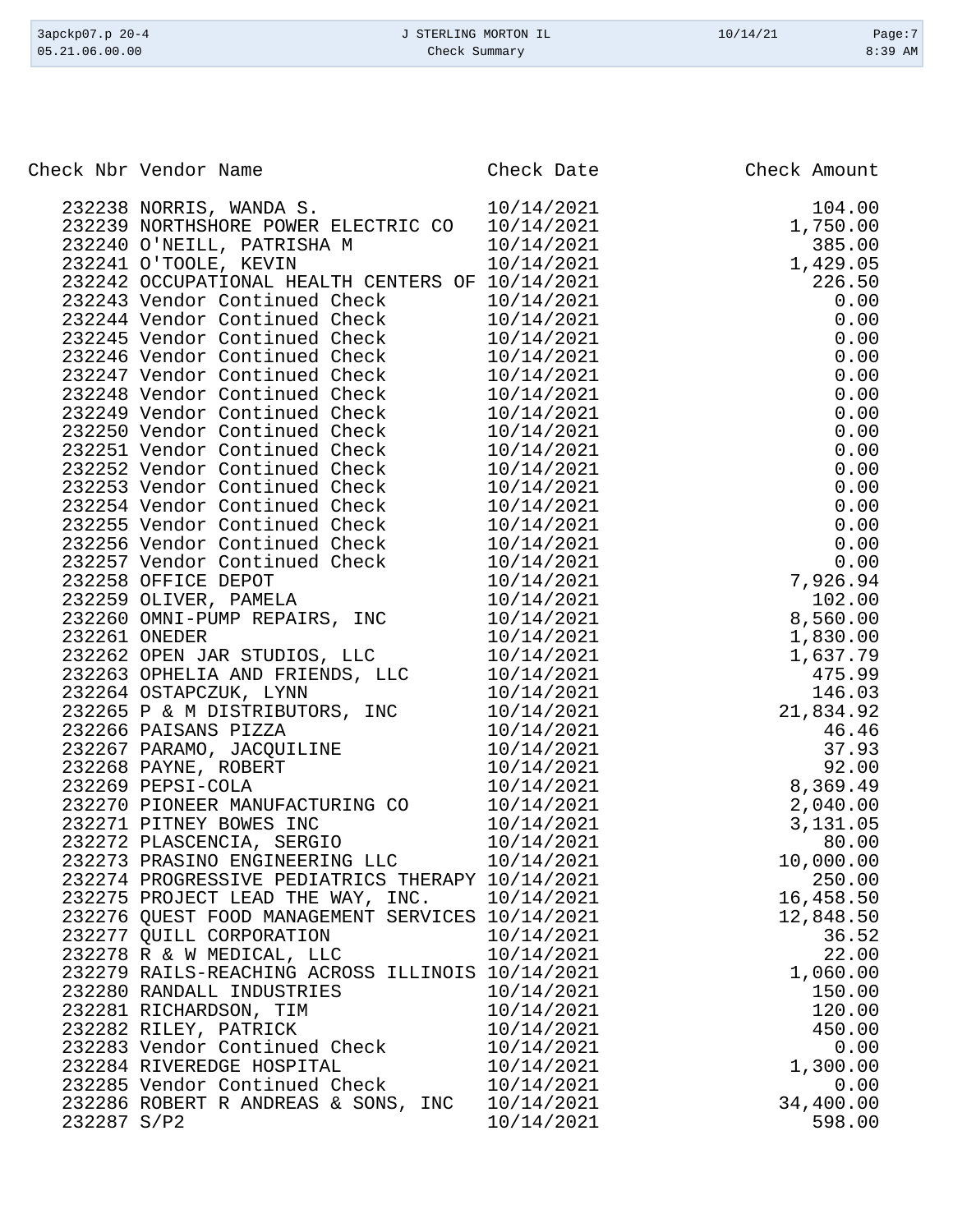| Check Nbr Vendor Name                                                                                                                                                                                                                    | Check Date               | Check Amount         |
|------------------------------------------------------------------------------------------------------------------------------------------------------------------------------------------------------------------------------------------|--------------------------|----------------------|
|                                                                                                                                                                                                                                          |                          |                      |
|                                                                                                                                                                                                                                          |                          | 130.00               |
|                                                                                                                                                                                                                                          | 10/14/2021               | 0.00                 |
|                                                                                                                                                                                                                                          |                          | 0.00                 |
|                                                                                                                                                                                                                                          |                          | 0.00                 |
|                                                                                                                                                                                                                                          |                          | 2, 356.65            |
| 232293 SARAH F, INC DBA SOMMAN<br>232294 SCHINDLER ELEVATOR CORPORATION 10/14/2021<br>232295 SEAL OF ILLINOIS INC 10/14/2021 37,153.20<br>232296 SEAL SOUTH INC 10/14/2021 4,657.59<br>232297 SERPICO, PATRICIA A 10/14/2021 34.80<br>23 |                          |                      |
|                                                                                                                                                                                                                                          |                          |                      |
|                                                                                                                                                                                                                                          |                          |                      |
|                                                                                                                                                                                                                                          |                          |                      |
|                                                                                                                                                                                                                                          |                          |                      |
|                                                                                                                                                                                                                                          |                          |                      |
|                                                                                                                                                                                                                                          |                          |                      |
|                                                                                                                                                                                                                                          |                          |                      |
|                                                                                                                                                                                                                                          |                          |                      |
|                                                                                                                                                                                                                                          |                          | 154,479.07<br>799.00 |
| 232300 SERVICE TECH HEATING & COOLING 10/14/2021<br>232301 Vendor Continued Check 10/14/2021<br>232302 SIGNCO, INC. 10/14/2021<br>232303 SINFONIA DEL MAR 10/14/2021<br>232304 SKYWARD, INC 10/14/2021<br>232305 SMART WITNESS USA, LLC  |                          | 600.00               |
|                                                                                                                                                                                                                                          |                          | 435.00               |
| 232305 SMART WITNESS USA, LLC<br>232306 SMART WITNESS USA, LLC<br>232306 SMITH, SOPHIA SARA                                                                                                                                              |                          | 1,200.00             |
| 232307 SNA - SCHOOL NUTRITION ASSOC. 10/14/2021                                                                                                                                                                                          |                          | 60.50                |
| 232308 SOARING EAGLE ACADEMY 10/14/2021                                                                                                                                                                                                  |                          | 9,290.19             |
| 232309 SOK, ANDREW                                                                                                                                                                                                                       | 10/14/2021               | 80.00                |
| 232310 Vendor Continued Check                                                                                                                                                                                                            | 10/14/2021               | 0.00                 |
| 232311 SOSA, REBECCA                                                                                                                                                                                                                     | 10/14/2021               | 1,415.24             |
| 232312 SPECIAL EDUCATION SYSTEMS, INC 10/14/2021                                                                                                                                                                                         |                          | 13,460.58            |
| 232313 SPECTRIO LLC                                                                                                                                                                                                                      | 10/14/2021               | 150.00               |
| 232314 SPORTS IMPORTS                                                                                                                                                                                                                    | 10/14/2021               | 67.79                |
| 232315 SPORTSFIELD SPECIALTIES                                                                                                                                                                                                           | 10/14/2021<br>10/14/2021 | 180.00               |
| 232316 SPRINT                                                                                                                                                                                                                            | 10/14/2021               | 65.20                |
| 232317 ST. IGNATIUS COLLEGE PREP                                                                                                                                                                                                         | 10/14/2021               | 45.00                |
| 232318 STAGE PARTNERS, LLC                                                                                                                                                                                                               | 10/14/2021               | 550.00               |
| 232319 STOCH, MARK                                                                                                                                                                                                                       | 10/14/2021               | 528.37               |
| 232320 STONEWARE, INC.                                                                                                                                                                                                                   | 10/14/2021               | 17,000.00            |
| 232321 SUJAK, MARK                                                                                                                                                                                                                       | 10/14/2021               | 600.00               |
| 232322 Vendor Continued Check                                                                                                                                                                                                            | 10/14/2021               | 0.00                 |
| 232323 SUN LIFE ASSURANCE CO. OF CANA 10/14/2021                                                                                                                                                                                         |                          | 2,961.57             |
| 232324 Vendor Continued Check                                                                                                                                                                                                            | 10/14/2021               | 0.00                 |
| 232325 Vendor Continued Check                                                                                                                                                                                                            | 10/14/2021               | 0.00                 |
| 232326 SUNBELT STAFFING                                                                                                                                                                                                                  | 10/14/2021               | 23,992.38            |
| 232327 TANSKI, THERESE M                                                                                                                                                                                                                 | 10/14/2021               | 250.00               |
| 232328 THE BLUE LINE                                                                                                                                                                                                                     | 10/14/2021               | 250.00               |
| 232329 THE IRIS COMPANIES                                                                                                                                                                                                                | 10/14/2021               | 1,371.00             |
| 232330 THE REPAIR DEPOT                                                                                                                                                                                                                  | 10/14/2021               | 25.00                |
| 232331 THEATREFOLK LTD                                                                                                                                                                                                                   | 10/14/2021               | 444.00               |
| 232332 THERMOSYSTEMS                                                                                                                                                                                                                     | 10/14/2021               | 388,900.00           |
| 232333 Vendor Continued Check                                                                                                                                                                                                            | 10/14/2021               | 0.00                 |
| 232334 Vendor Continued Check<br>232335 Vendor Continued Check                                                                                                                                                                           | 10/14/2021<br>10/14/2021 | 0.00<br>0.00         |
| 232336 Vendor Continued Check                                                                                                                                                                                                            | 10/14/2021               | 0.00                 |
| 232337 Vendor Continued Check                                                                                                                                                                                                            | 10/14/2021               | 0.00                 |
|                                                                                                                                                                                                                                          |                          |                      |

3apckp07.p 20-4 <br>
3apckp07.p 20-4 <br>
3apckp07.p 20-4 <br>
3apckp07.p 20-4 <br>
3apckp07.p 20-4 <br>
2apckp07.p 20-4 <br>
2apckp07.p 20-4 <br>
2apckp07.p 20-4 <br>
2apckp07.p 20-4 <br>
2apckp07.p 20-4 <br>
2apckp07.p 20-4 <br>
2apckp07.p 20-4 <br>
2apckp Check Summary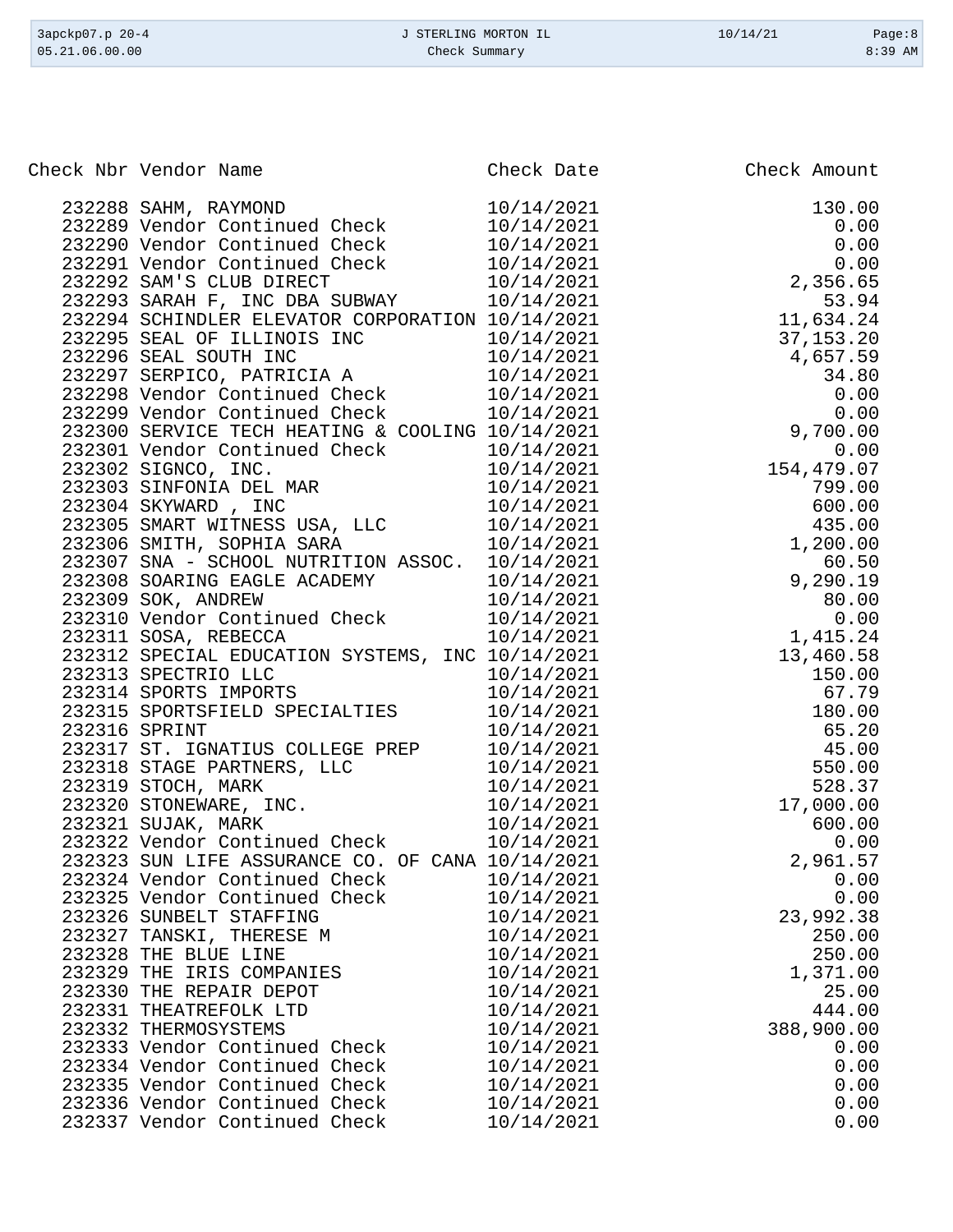| 3apckp07.p 20-4<br>0.5.21.06.00.00 |        | J STERLING MORTON IL<br>Check Summary | 10/14/21   | Page:9<br>8:39 AM |  |
|------------------------------------|--------|---------------------------------------|------------|-------------------|--|
|                                    |        |                                       |            |                   |  |
|                                    |        |                                       |            |                   |  |
|                                    |        | Check Nbr Vendor Name                 | Check Date | Check Amount      |  |
|                                    |        | 232338 Vendor Continued Check         | 10/14/2021 | 0.00              |  |
|                                    |        | 232339 Vendor Continued Check         | 10/14/2021 | 0.00              |  |
|                                    |        | 232340 Vendor Continued Check         | 10/14/2021 | 0.00              |  |
|                                    |        | 232341 Vendor Continued Check         | 10/14/2021 | 0.00              |  |
|                                    | 232342 | THOMSON REUTERS -<br>WEST             | 10/14/2021 | 23,675.00         |  |
|                                    | 232343 | THORNTON TOWNSHIP HIGH SCHOOL         | 10/14/2021 | 300.00            |  |
|                                    | 232344 | TIMBERLINE BILLING SERVICE LLC        | 10/14/2021 | 783.87            |  |
|                                    |        | 232345 TODAY'S BUSINESS SOLUTIONS INC | 10/14/2021 | 800.00            |  |
|                                    |        | 232346 Top Notch Silk Screening Inc   | 10/14/2021 | 5,591.50          |  |
|                                    |        | 232347 Vendor Continued Check         | 10/14/2021 | 0.00              |  |
|                                    |        | 232348 TORRES-PROA, ARACELI           | 10/14/2021 | 40.95             |  |
|                                    |        |                                       |            |                   |  |

|              | 232343 THORNTON TOWNSHIP HIGH SCHOOL                                                                                | 10/14/2021 | 300.00      |
|--------------|---------------------------------------------------------------------------------------------------------------------|------------|-------------|
|              | 232344 TIMBERLINE BILLING SERVICE LLC 10/14/2021                                                                    |            | 783.87      |
|              | 232345 TODAY'S BUSINESS SOLUTIONS INC 10/14/2021                                                                    |            | 800.00      |
|              | 232346 Top Notch Silk Screening Inc 10/14/2021                                                                      |            | 5,591.50    |
|              |                                                                                                                     |            | 0.00        |
|              |                                                                                                                     |            | 40.95       |
|              | 232347 Vendor Continued Check 10/14/2021<br>232348 TORRES-PROA, ARACELI 10/14/2021<br>232349 TRAPP, MARK 10/14/2021 | 10/14/2021 | 102.00      |
|              | 232350 Vendor Continued Check                                                                                       | 10/14/2021 | 0.00        |
|              | 232351 TRUGREEN AND ACTION PEST CONTR 10/14/2021                                                                    |            | 12,239.00   |
|              | 232352 TWIN SUPPLIES, LTD                                                                                           | 10/14/2021 | 28,570.90   |
|              | 232353 ULMER, DAVID                                                                                                 | 10/14/2021 | 136.00      |
|              | 232354 VALDIVIA, MARIO                                                                                              | 10/14/2021 | 600.00      |
|              | 232355 Vendor Continued Check                                                                                       | 10/14/2021 | 0.00        |
|              | 232356 Vendor Continued Check                                                                                       | 10/14/2021 | 0.00        |
|              | 232357 Vendor Continued Check 10/14/2021                                                                            |            | 0.00        |
|              | 232358 Vendor Continued Check 10/14/2021                                                                            |            | 0.00        |
|              | 232359 VANGUARD ENERGY SERVICES, LLC 10/14/2021                                                                     |            | 42,722.60   |
|              |                                                                                                                     | 10/14/2021 | 80.00       |
|              | 232360 VEGA CABELLO, NICOLE<br>232361 VERIZON WIRELESS                                                              | 10/14/2021 | 5,317.91    |
|              | 232362 Vendor Continued Check<br>232363 VERTIGO                                                                     | 10/14/2021 | 0.00        |
|              | 232363 VERTIGO                                                                                                      | 10/14/2021 | 5,240.00    |
|              | 232364 VEX ROBOTICS, INC                                                                                            | 10/14/2021 | 599.00      |
|              | 232365 VISION CONSTRUCTION AND CONSUL 10/14/2021                                                                    |            | 622, 363.38 |
|              |                                                                                                                     | 10/14/2021 | 65.00       |
|              | 232366 VUKOVIC, BORIS<br>232367 WARD, ANDRE L                                                                       | 10/14/2021 | 118.00      |
|              | 232368 Vendor Continued Check                                                                                       | 10/14/2021 | 0.00        |
|              | 232369 Vendor Continued Check<br>232370 WASTE MANAGEMENT                                                            | 10/14/2021 | 0.00        |
|              | 232370 WASTE MANAGEMENT                                                                                             | 10/14/2021 | 12,300.50   |
|              | 232371 WEATHERSBY, KEEYAN                                                                                           | 10/14/2021 | 59.00       |
|              | 232372 WEAVER CONSULTANTS GROUP                                                                                     | 10/14/2021 | 41,506.00   |
|              | 232373 WESOLOWSKI, MATTHEW                                                                                          | 10/14/2021 | 50.00       |
|              | 232374 WEST MUSIC COMPANY, INC                                                                                      | 10/14/2021 | 729.65      |
|              | 232375 WESTERN REMAC, INC.                                                                                          | 10/14/2021 | 258.40      |
|              | 232376 WIELEBA, MICHAL                                                                                              | 10/14/2021 | 256.00      |
|              | 232377 WILLOWBROOK HIGH SCHOOL                                                                                      | 10/14/2021 | 300.00      |
|              | 232378 Vendor Continued Check                                                                                       | 10/14/2021 | 0.00        |
|              | 232379 WINDY CITY LIMOUSINE                                                                                         | 10/14/2021 | 9,516.80    |
|              | 232380 WING, CHARLES                                                                                                | 10/14/2021 | 181.00      |
| 232381 WISCO |                                                                                                                     | 10/14/2021 | 2,835.49    |
|              | 232382 WORTH AVE GROUP                                                                                              | 10/14/2021 | 222,200.00  |
|              | 232383 YANEZ, ENRIQUE                                                                                               | 10/14/2021 | 600.00      |
|              | 232384 YATES, JR., STERLING C.                                                                                      | 10/14/2021 | 92.00       |
|              | 232385 ZALE, KAITLYN                                                                                                | 10/14/2021 | 600.00      |
|              | 232386 Zero db Audio Corp                                                                                           | 10/14/2021 | 6,770.00    |
|              |                                                                                                                     |            |             |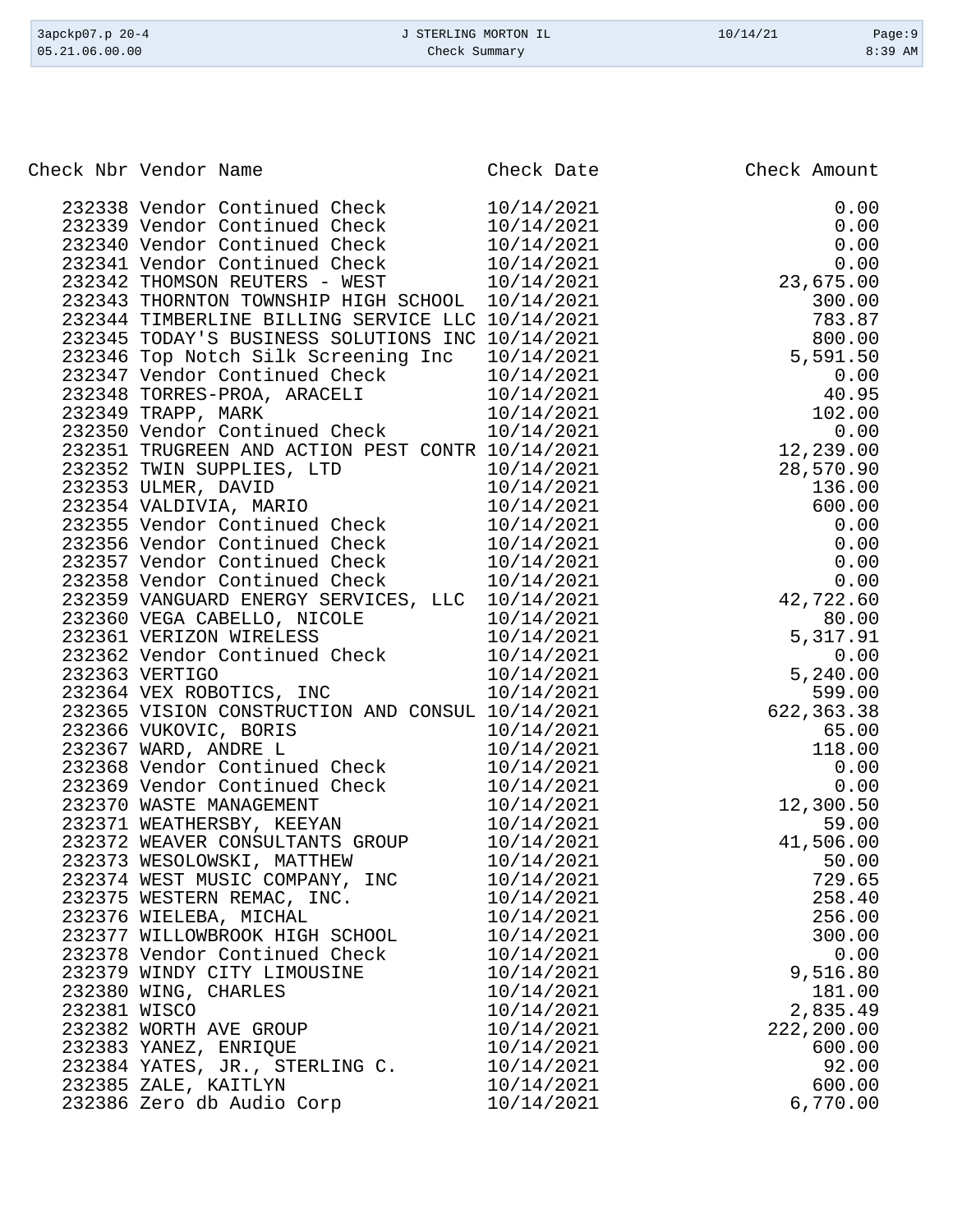| 3apckp07.p 20-4<br>05.21.06.00.00 | J STERLING MORTON IL<br>Check Summary | 10/14/21     | Page:10<br>8:39 AM |
|-----------------------------------|---------------------------------------|--------------|--------------------|
|                                   |                                       |              |                    |
| Check Nbr Vendor Name             | Check Date                            | Check Amount |                    |

449 Computer Check(s) For a Total of 3,757,329.84